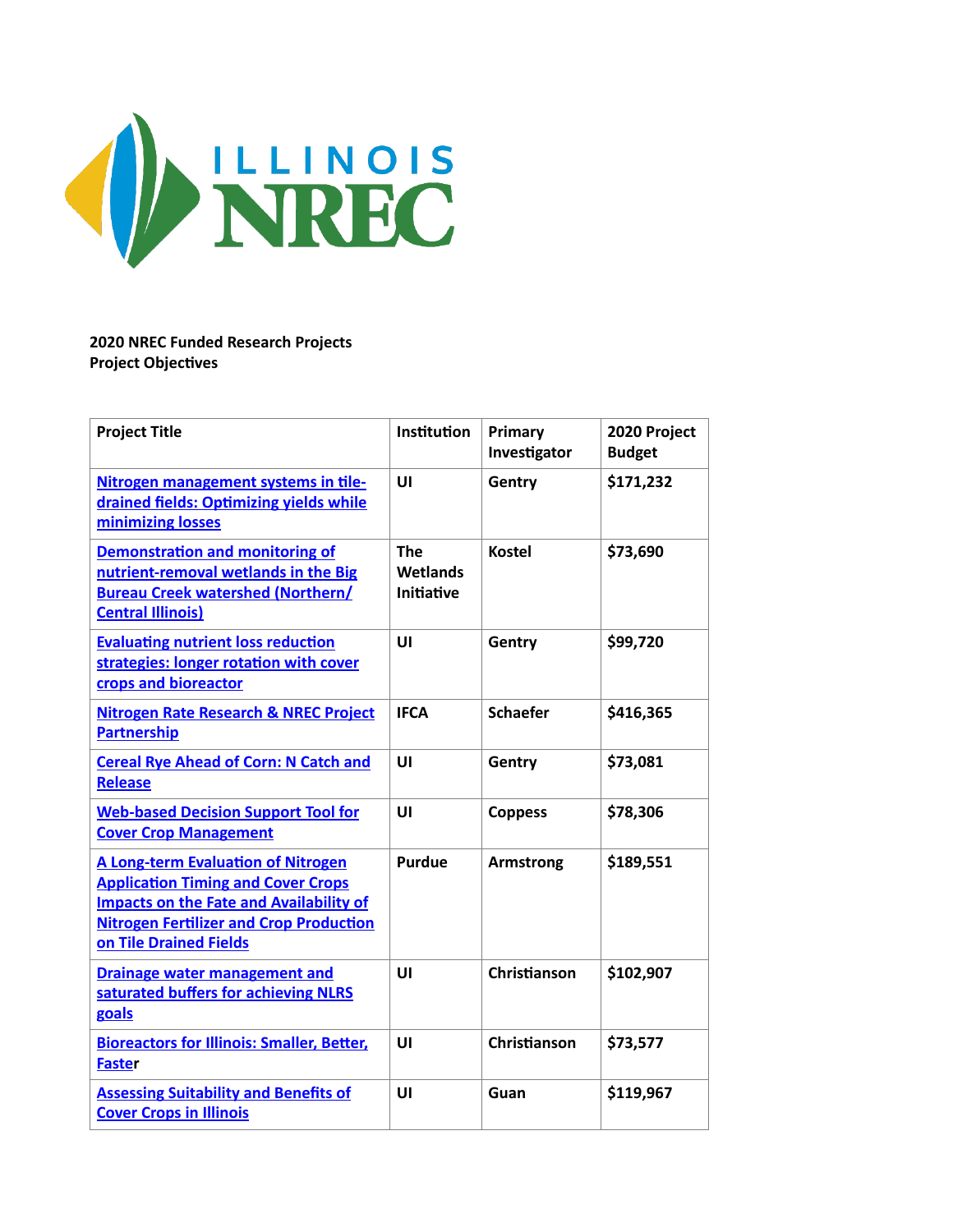| <b>Assessing tile depth and spacing impact</b><br>on nutrient losses and crop production                                                   | UI         | <b>Bhattarai</b>   | \$96,497  |
|--------------------------------------------------------------------------------------------------------------------------------------------|------------|--------------------|-----------|
| <b>Water quality and agronomic impacts of</b><br>gypsum applications in Southern Illinois                                                  | SIU        | Willard            | \$122,588 |
| <b>Reducing P Loss in Southern Illinois:</b><br><b>Producers, Practices, and Productivity</b>                                              | UI         | R.<br>Christianson | \$98,041  |
| <b>Evaluating slow-release P fertilizers to</b><br>increase crop production and<br>environmental quality                                   | UI         | <b>Margenot</b>    | \$69,430  |
| <b>On-Farm Evaluation and Demonstration</b><br>of Reduced Off-Farm Nutrient Transport<br>through Drainage Water Recycling                  | UI         | Cooke              | \$665,752 |
| <b>Towards Management of Dissimilatory</b><br><b>Nitrate Reduction to Ammonium for</b><br><b>Nitrate Retention in Agricultural Soils</b>   | UI         | <b>Kent</b>        | \$106,372 |
| <b>Water and Sediment Control Basins</b><br>(WASCoBs) influence on Crop Yields and<br><b>Water Quality</b>                                 | <b>SIU</b> | Schoonover         | \$131,278 |
| <b>Designer Biochar to Capture and Recycle</b><br><b>Phosphorous from Tile Drainage</b><br><b>Systems</b>                                  | UI         | <b>Zheng</b>       | \$115,924 |
| <b>Reducing Nutrient Loads in WASCOBs in</b><br><b>Southern Illinois</b>                                                                   | UI         | Gentry             | \$78,596  |
| <b>Minimizing phosphorus and nitrogen</b><br>loss from agricultural systems with<br>cover crops and tillage in Southern<br><b>Illinois</b> | <b>SIU</b> | Williard           | \$155,924 |
| <b>Watershed-scale response of</b><br>agricultural systems to drainage water<br>management in Central Illinois                             | UI         | <b>Bhattarai</b>   | \$97,935  |
| <b>Insect Management in Cover Crop</b><br><b>Systems</b>                                                                                   | UI         | <b>Seiter</b>      | \$36,140  |
| <b>Modelling and Designing Saturated</b><br><b>Buffers for Nitrogen and Phosphorus</b><br><b>Mitigation in Illinois</b>                    | <b>SIU</b> | Schoonover         | \$124,265 |
| <b>Precision Nitrogen Management of Corn</b><br>for Improving Farm Profitability and<br><b>Water Quality in Southern Illinois</b>          | SIU        | Sadeghpour         | \$120,038 |
| <b>Nitrogen placement and application</b><br>timing for best efficiency, growth, and<br><b>yield of corn across Illinois.</b>              | UI         | <b>Below</b>       | \$48,288  |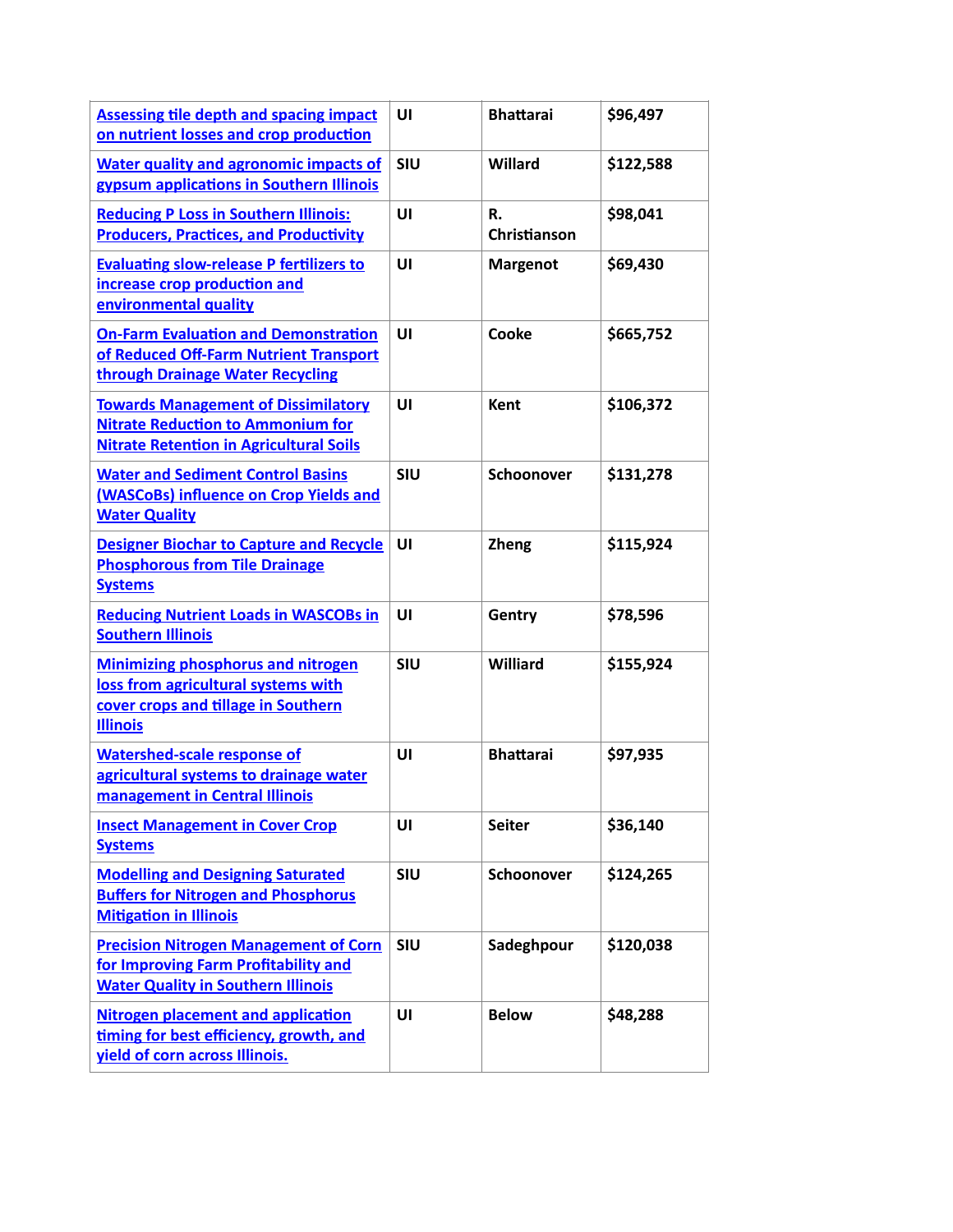| <b>Project Title</b>                                                                                 | Institution | Primary<br>Investigator |
|------------------------------------------------------------------------------------------------------|-------------|-------------------------|
| Nitrogen management systems in tile-<br>drained fields: Optimizing yields while<br>minimizing losses | UI          | Gentry                  |

**The overall goal of this project is to more fully understand current and new nitrogen management systems on corn yields and nitrate losses from tile-drained fields in Illinois.**

**The objectives are to:**

- **1. To develop on-farm field trials of current and new nitrogen management systems for typical corn/ soybean rotations, evaluating both the yield response and the tile losses of nitrate.**
- **2. To determine when and why tile nitrate losses occur in these management systems, during both corn and soybean rotations.**
- **3. Include a final report at the conclusion of this project to address each of the objectives stated above.**

| <b>Project Title</b>                                                                                                                            | Institution                          | Primary<br>Investigator |
|-------------------------------------------------------------------------------------------------------------------------------------------------|--------------------------------------|-------------------------|
| Demonstration and monitoring of<br>nutrient-removal wetlands in the Big<br><b>Bureau Creek watershed (Northern/</b><br><b>Central Illinois)</b> | <b>The</b><br>Wetlands<br>Initiative | <b>Kostel</b>           |

### **Objectives:**

**The project goal is to advance the use of small, precisely placed constructed wetlands on farm properties along or within ditches or headwater streams to capture nutrient runoff from tile drainage. Pairing nutrient management practices with innovative nitrogen-removal practices such as wetlands is essential to achieving nutrient reduction goals, but farm-based wetlands have been severely underutilized in Illinois to date as part of the toolkit of conservation practices to improve water quality.**

- **1) To provide technical assistance to at least four farmers in installing a constructed wetland "demonstration site" on their properties;**
- **2) With project partner Dr. Karl Rockne of UIC, to conduct water quality monitoring of a wetland demonstration site to better understand the exact processes of nutrient removal and to develop a cost-effective monitoring protocol for the wetlands;**
- **3) To promote replication of the wetland practice by peer landowners via field demonstration days and other outreach; and**
- **4) To include a final report at the conclusion of this project to address each of the objectives stated above.**

| <b>Project Title</b>                                                                                        | Institution | Primary<br>Investigator |
|-------------------------------------------------------------------------------------------------------------|-------------|-------------------------|
| <b>Evaluating nutrient loss reduction</b><br>strategies: longer rotation with cover<br>crops and bioreactor | UI          | Gentry                  |

# **Objectives:**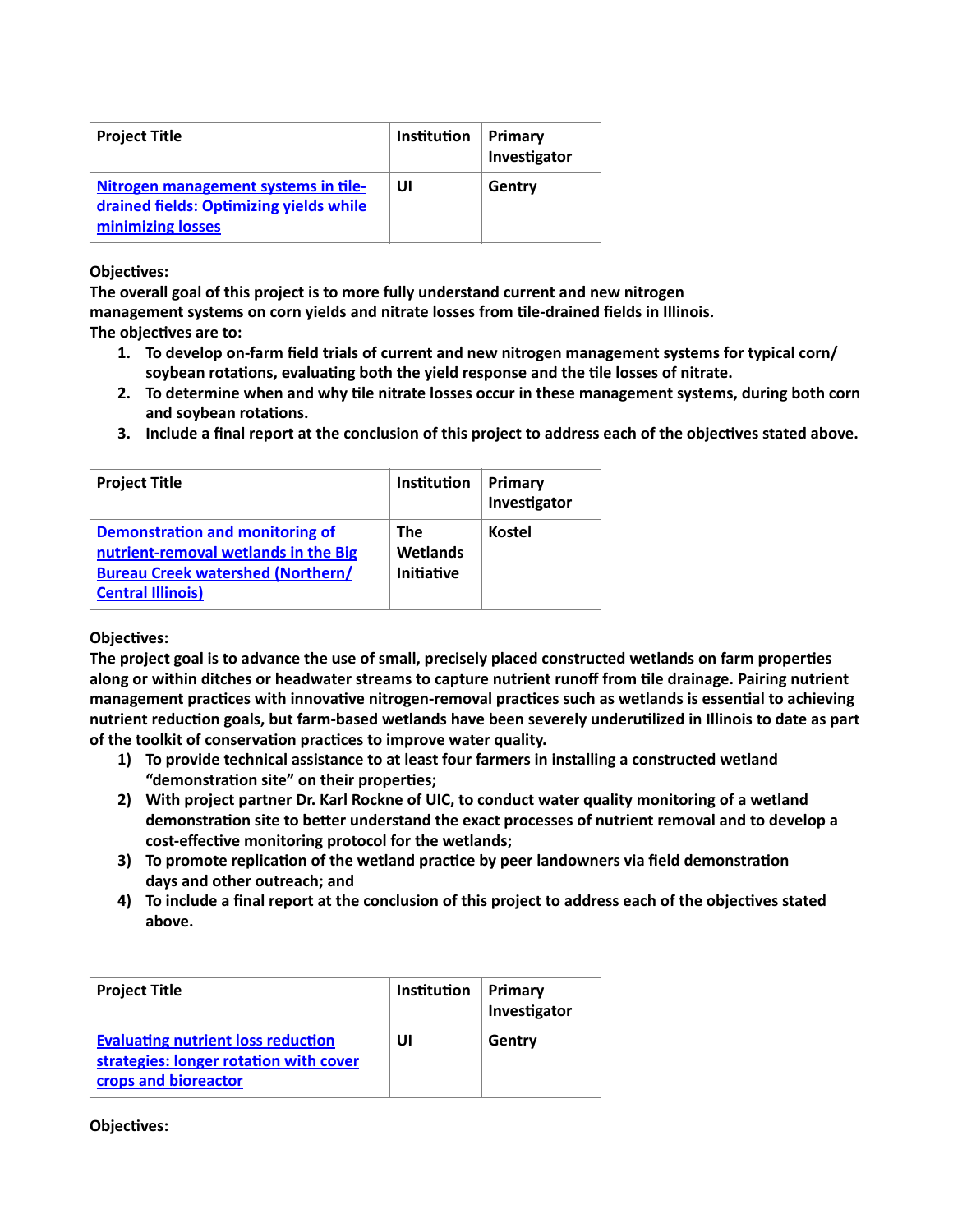**The main objective of this study will be to test the effectiveness of a longer rotation with cover crops in combination with a bioreactor to decrease tile nitrate loss and directly examine this potential nutrient loss reduction scenario on a field-scale production system.**

| <b>Project Title</b>                                                   | Institution | Primary<br>Investigator |
|------------------------------------------------------------------------|-------------|-------------------------|
| <b>Nitrogen Rate Research &amp; NREC Project</b><br><b>Partnership</b> | <b>IFCA</b> | <b>Schaefer</b>         |

### **Objectives:**

**There are two on-going NREC projects (Evaluating nutrient loss reduction strategies – Gentry and Nitrogen Management systems in tile-drained fields – Gentry) that this proposal seeks to support, plus the continuation of the Nitrogen Rate Trials—Dr. Nafziger (Emeritus, UI) will evaluate the results and update the Maximum Return to Nitrogen recommendation system for Illinois. The goal of this proposal is to expand N rate trials on different soil types and in different regions of the state and to facilitate professional, consistent and reliable implementation of the treatments at NREC research sites to produce viable, useful data to that can be published and communicated across the industry to improve nutrient utilization and reduce nutrient losses.**

| <b>Project Title</b>                                           | Institution | Primary<br>Investigator |
|----------------------------------------------------------------|-------------|-------------------------|
| <b>Cereal Rye Ahead of Corn: N Catch and</b><br><b>Release</b> | UI          | Gentry                  |

### **Objectives:**

**The main objective of this study is to learn how to best manage cereal rye as a winter cover crop before corn in either a corn/soybean rotation or in continuous corn. Our experimental design will accommodate three corn N fertilizer treatments (fall vs. spring vs. side-dress) with and without cereal rye and three spring cover crop termination dates (approximately 2 weeks apart). This design will allow us to investigate N release from the cover crop under various N fertilizer regimes and to evaluate N immobilization vs. allelopathy in regard to negative cover crop effects on the subsequent corn crop.**

| <b>Project Title</b>                                                       | Institution | Primary<br>Investigator |
|----------------------------------------------------------------------------|-------------|-------------------------|
| <b>Web-based Decision Support Tool for</b><br><b>Cover Crop Management</b> | UI          | <b>Coppess</b>          |

### **Objectives:**

**The ultimate objective of this proposal is to provide farmers with a practical decision support tool that they can use in their fields to manage cover crops effectively. It will put to use existing and future research to demonstrate the potential of cover crops and increase adoption of this important practice. The final tool will be a web-based software application that can provide farmers, researchers, extension educators and others in the industry with data and information**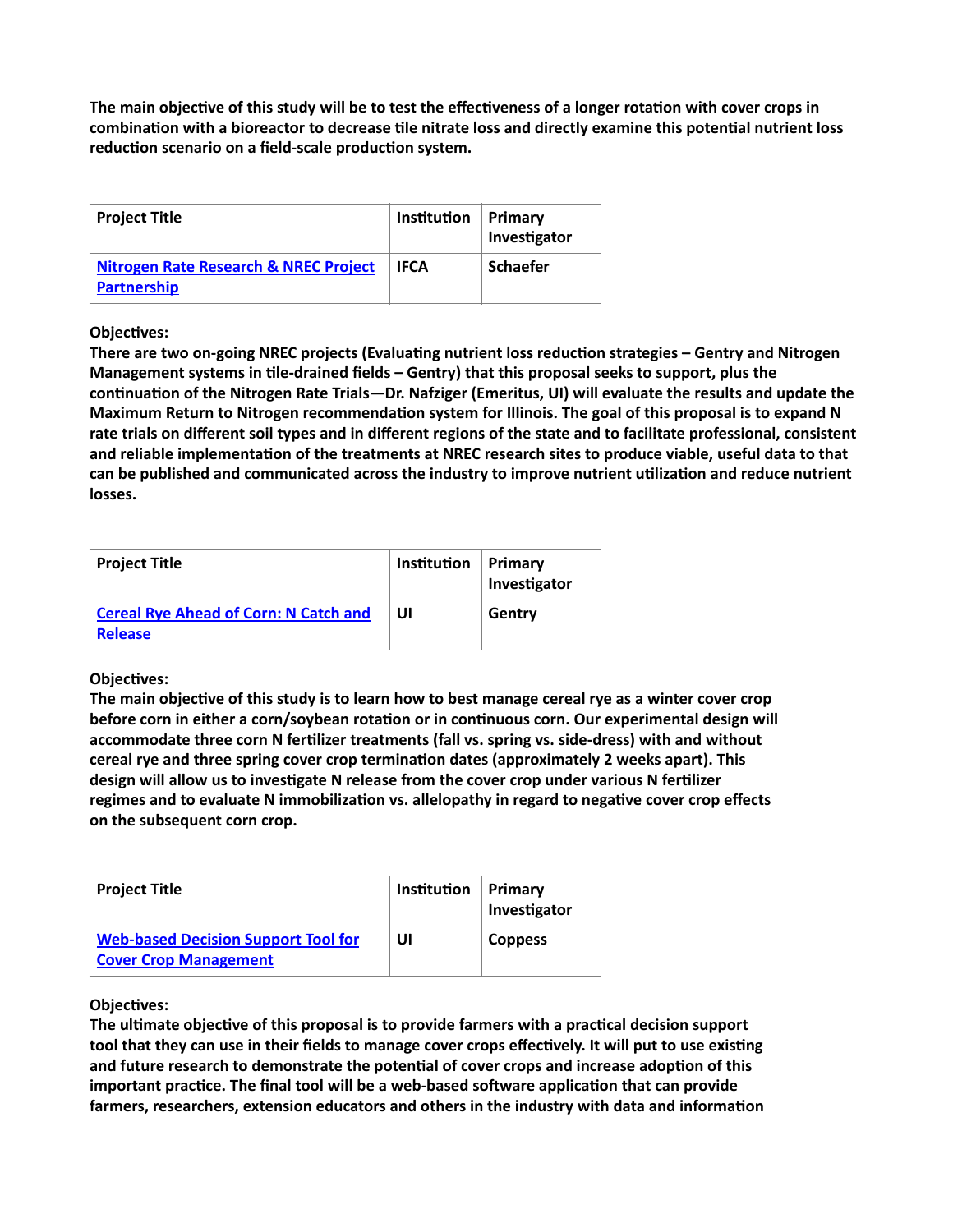**about cover crops in a practical, visualized format. Initial seed funding has produced a proof-of concept web interface that was the first step in the overall project (see, Part VIII, page 8).** 

**This proposal to NREC is to advance the overall project through the initial developmental stage. The tool will provide information about cover crop growth integrated into common cropping systems, starting with cereal rye added to a corn-soybean rotation. When completed, the tool will:**

- **simulate growth of the cover crop, including termination scenarios across multiple fields in the farm operation;**
- **estimate biomass in the field;**
- **estimate the carbon-to-nitrogen ratio;**
- **estimate the amount of carbon, nitrogen and water stored in the cover crop; and**
- **provide estimates of the impact on soil moisture and field conditions, nutrient loss and water quality from the cover crop in each individual field.**

| <b>Project Title</b>                                                                                                                                                                                          | Institution | Primary<br>Investigator |
|---------------------------------------------------------------------------------------------------------------------------------------------------------------------------------------------------------------|-------------|-------------------------|
| A Long-term Evaluation of Nitrogen<br><b>Application Timing and Cover Crops</b><br><b>Impacts on the Fate and Availability of</b><br><b>Nitrogen Fertilizer and Crop Production</b><br>on Tile Drained Fields | Purdue      | Armstrong               |

**Objectives:**

- **1. Quantify the impact of N application timing (fall and spring) and cover crop inclusion on corn and soybean N uptake and yield, distribution of soil N, and nitrate loss through tile drainage.**
- **2. Investigate the impact of N application timing and cover crop inclusion on N2O release during the year.**
- **3. Utilize 15N methods to identify whether cover crops primarily take up soil or fertilizer N.**
- **4. Determine the impact of cover crops on the fate and availability of fall and spring applied fertilizer N (mineralization, immobilization, nitrification, conversion to soil OM, leaching, and plant uptake) using 15N methodology.**
- **5. Utilize 15N methods to determine the synchrony of the timing and quantity of cover crop residue N release and corn and soybean N demand.**
- **6. Develop an economic model to evaluate the value/risk of cover crops based on 5 years of agronomic and environmental data.**
- **7. Include a final report at the conclusion of this project to address each of the objectives stated above.**

| <b>Project Title</b>                                                           | Institution | Primary<br>Investigator |
|--------------------------------------------------------------------------------|-------------|-------------------------|
| Drainage water management and<br>saturated buffers for achieving NLRS<br>goals | UI          | Christianson            |

**Objectives:**

**The goal of this work is to evaluate N loss reduction provided by drainage water management and saturated buffers to assess their potential inclusion as recommended practices in the NLRS.**

**The specific assessable objectives are to:**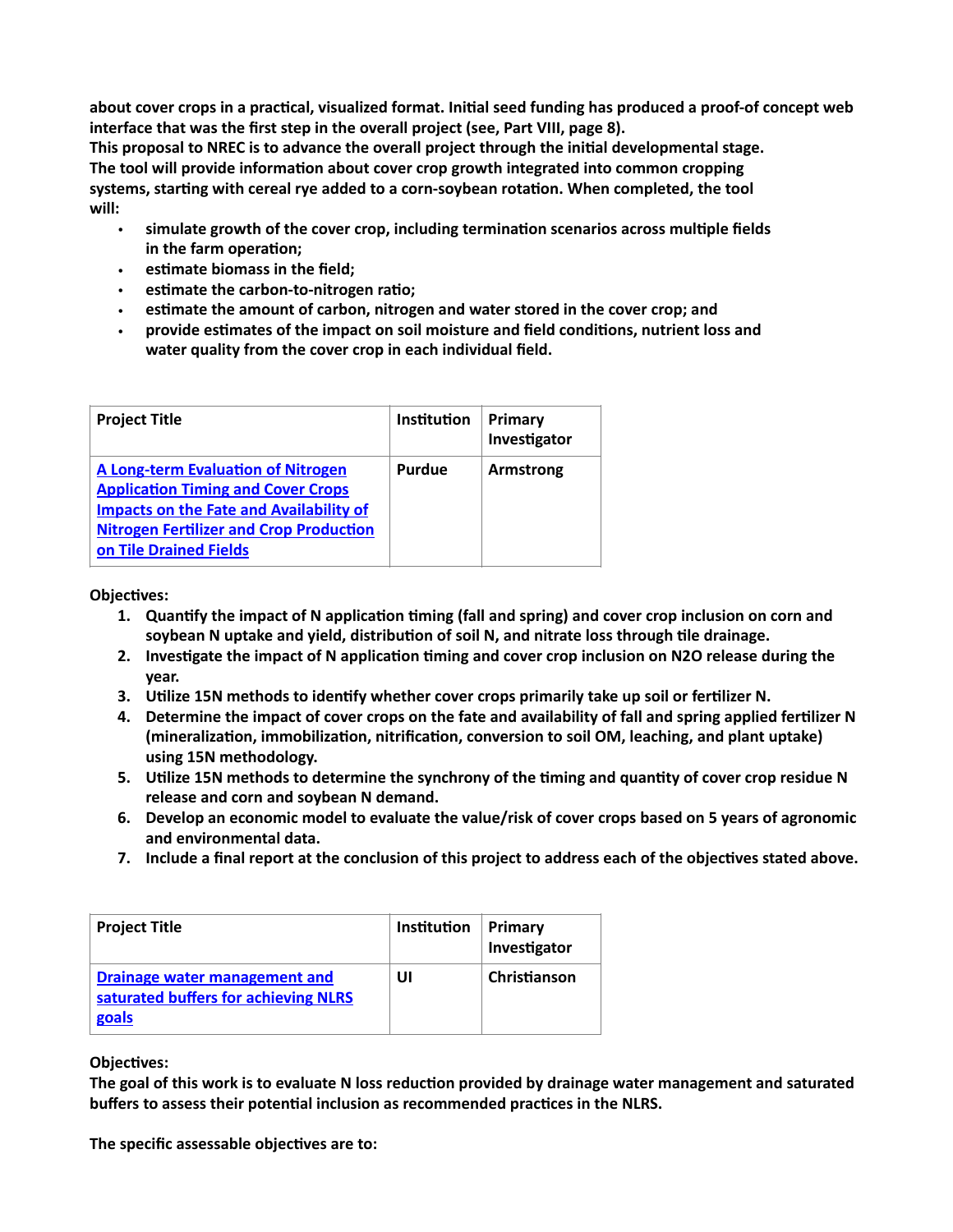- **1. Monitor drainage water management and saturated buffer sites for nutrient loss reduction and crop yield impacts.**
- **2. Develop a water balance at the drainage water management sites to better quantify lateral seepage impacts upon the overall nutrient loss reduction.**
- **3. Perform an economic evaluation of these two practices (\$ per acre treated and \$ per pound of nitrogen removed).**
- **4. Evaluate if these practices should be added to the IL NLRS. And if so,** 
	- **a. Develop an appropriate N loss reduction value to add to the NLRS tables.**
	- **b. Develop a procedure and seek approval for adding drainage water management and/or saturated buffers to the NLRS.**
- **5. Per the RFP, the final objective is "to include a final report at the conclusion of this project to address each of the objectives stated above."**

| <b>Project Title</b>                                               | Institution | Primary<br>Investigator |
|--------------------------------------------------------------------|-------------|-------------------------|
| <b>Bioreactors for Illinois: Smaller, Better,</b><br><b>Faster</b> | UI          | Christianson            |

**The major goal of this work is to test novel full-size bioreactors intended to maximize nitrogen removal from drainage water while limiting land removed from production.**

**The specific assessable objectives are to:**

- **1. Design and build four new types of denitrifying bioreactors in Illinois:**
	- **a. Two Ditch Bioreactors**
	- **b. One High-Flow Booster Bioreactor**
	- **c. One Heat-enhanced Bioreactor**
- **2. Compare the nutrient removal efficiency and hydraulic performance of these novel bioreactors to existing conventional bioreactors.**
- **3. Perform an economic evaluation of these novel bioreactors (\$ per acre treated and \$ per pound of nitrogen removed).**
- **4. Per the RFP, the final objective is "to include a final report at the conclusion of this project to address each of the objectives stated above."**

| <b>Project Title</b>                                                                                                                     | <b>Institution</b> | Primary<br>Investigator |
|------------------------------------------------------------------------------------------------------------------------------------------|--------------------|-------------------------|
| <b>Towards Management of Dissimilatory</b><br><b>Nitrate Reduction to Ammonium for</b><br><b>Nitrate Retention in Agricultural Soils</b> | UI                 | Kent                    |

**Objectives:**

**The overall goal of the proposed research is to improve understanding of the controls on DNRA in Illinois agricultural soils.** 

**Specific objectives:**

- **1. Quantify drivers of DNRA rates across representative Illinois soil types,**
- **2. Identify controls on DNRA gene expression in soil microbial communities, and**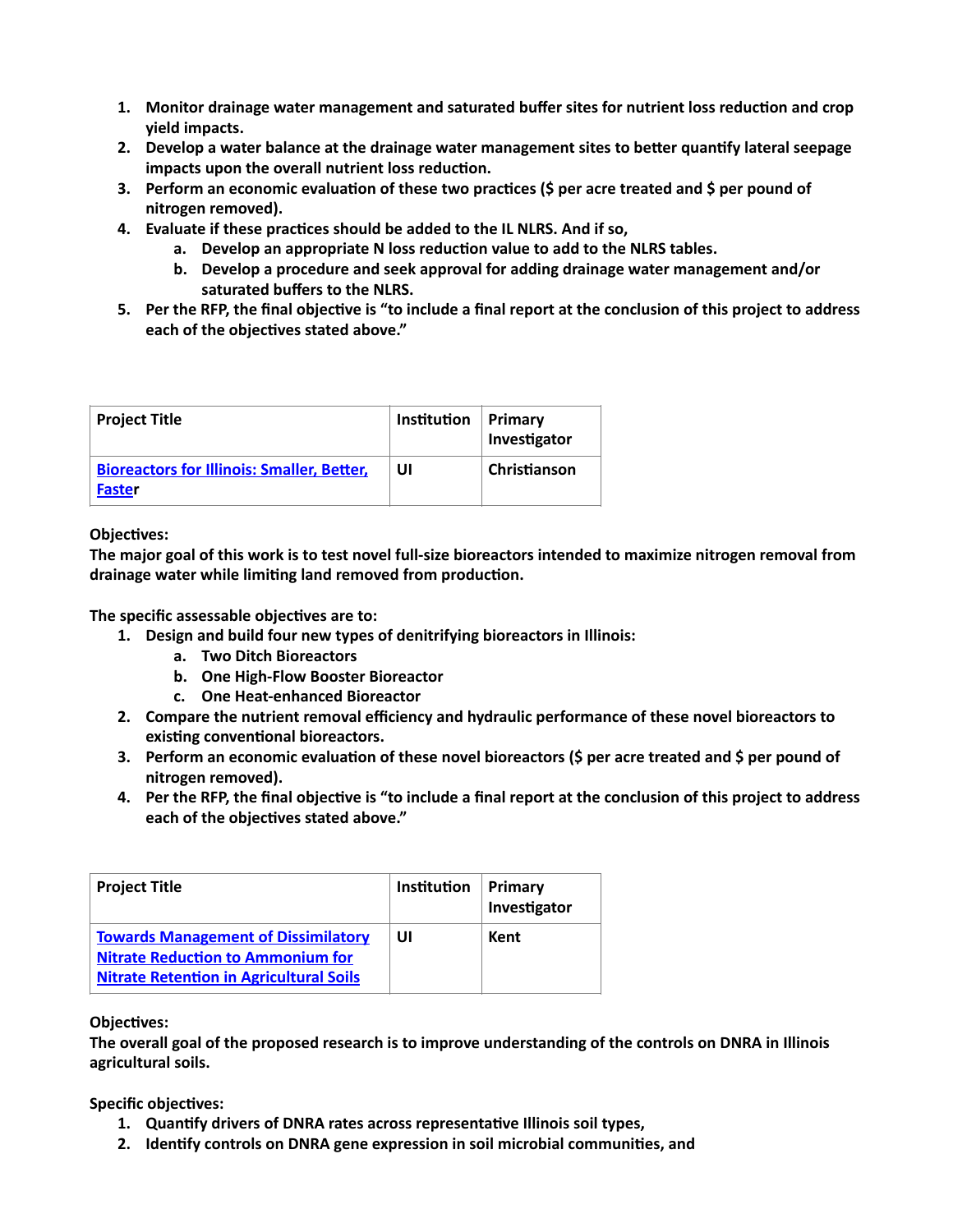- **3. Assess identified conditions in situ to verify controls on rates of DNRA and evaluate reduction in NO3 leaching.**
- **4. We will produce a final report at the conclusion of this project to address each of the objectives stated above. In this report, we will outline the prospects for future investigations that can capitalize on our results.**

| <b>Project Title</b>                                                           | Institution | <b>Primary</b><br>Investigator |
|--------------------------------------------------------------------------------|-------------|--------------------------------|
| <b>Assessing Suitability and Benefits of</b><br><b>Cover Crops in Illinois</b> | UI          | Guan                           |

- **1. Empirical analysis of biophysical and yield effects of cover crops at regional scales through data synthesis/literature review.**
- **2. Process-based modeling of biophysical/biogeochemical impacts and yield of current and proposed agroecosystem practices: implementation and validation.**
- **3. Suitability and potential benefit assessments of cover crops using the process-based model.**
- **4. Economic suitability assessments for cover crops.**

| <b>Project Title</b>                                                                     | <b>Institution</b> | Primary<br>Investigator |
|------------------------------------------------------------------------------------------|--------------------|-------------------------|
| <b>Assessing tile depth and spacing impact</b><br>on nutrient losses and crop production | UI                 | <b>Bhattarai</b>        |

### **Objectives:**

**The overall goal of this project is to produce and communicate new information about best practices for balancing drainage depth and spacing, water quality, and crop production goals in Illinois. This experiment is the first of its kind to ask the question: how do current recommendations on drainage depth and spacing influence not only nutrient losses, but also crop productivity, and nutrient utilization? Can drainage depth and spacing be optimized to minimize the nutrient losses and maximize the crop production?** 

**This project has the following specific objectives:** 

- **1. Determine the effects of tile depth and spacing on tile drainage nutrient losses, field N and P balances, and fertilizer use efficiencies through a series of field experiments.**
- **2. Assess whether drainage design can be optimized to reduce nutrient loss reductions and increase the crop production.**
- **3. Develop a design tool to optimize the drainage design that can be used by researchers, drainage contractors, and farmers.**
- **4. Communicate results to agricultural community stakeholders through field days and extension events.**
- **5. Include a final written report at the conclusion of this project to address each of the objectives stated above.**

| Project Title | Institution Primary |              |
|---------------|---------------------|--------------|
|               |                     | Investigator |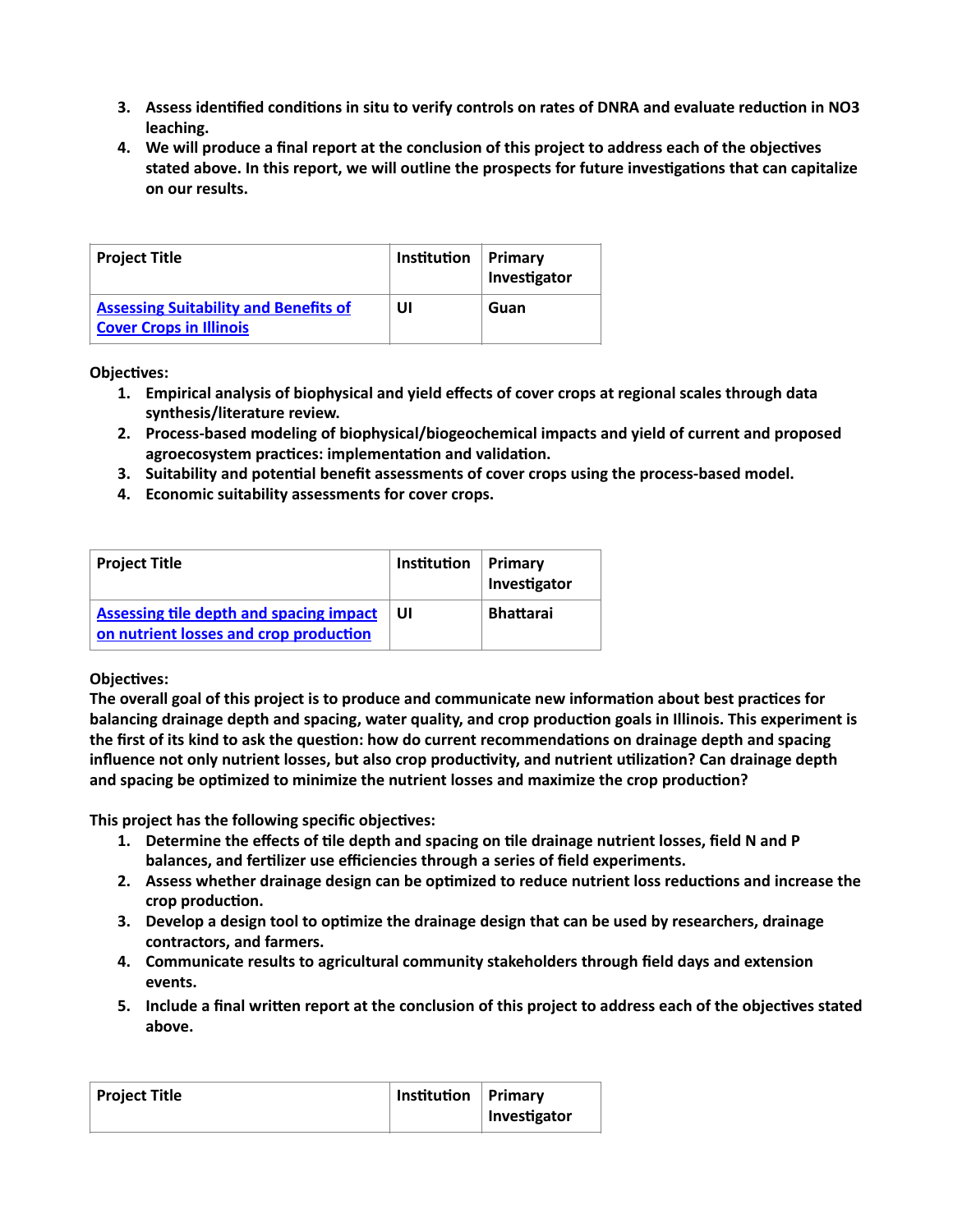| <b>Water quality and agronomic impacts of SIU</b> | Willard |
|---------------------------------------------------|---------|
| gypsum applications in Southern Illinois          |         |

**To assess whether gypsum can be a tool for southern Illinois farmers to limit phosphate loss from their fields, while maintaining or improving yield. Gypsum as a soil amendment has not been well studied in Illinois. Study results will confirm or limit the applicability of the recent, June 2016, NRCS Federal Conservation Practice Standard 333: Amending Soil Properties with Gypsum Products, to southern Illinois.** 

**Specific Objectives:**

- **1. To determine the effect of flue gas desulfurization (FGD) gypsum application rate (1 ton/acre, 3 ton/ acre, and 9 ton/acre) on dissolved phosphate leaching from an agricultural field in southern Illinois.**
- **2. To assess the impact of FGD gypsum, calcium, and sulfur additions on corn and soybean yield at a field scale.**
- **3. To determine the impact of FGD gypsum application on soil physical properties: penetration resistance, infiltration, bulk density, and aggregate stability.**
- **4. To assess the economic cost of the gypsum addition and the practicality of farmer adoption through a partial budget analysis.**
- **5. To develop a final report at the conclusion of the project that addresses each of these objectives.**

| <b>Project Title</b>                                                                          | Institution | Primary<br>Investigator |
|-----------------------------------------------------------------------------------------------|-------------|-------------------------|
| <b>Reducing P Loss in Southern Illinois:</b><br><b>Producers, Practices, and Productivity</b> | UI          | R.<br>Christianson      |

### **Objectives:**

**The major goal of this work is to evaluate, refine, and promote both recommended and novel practices to reduce phosphorus (P) losses in unglaciated areas of Illinois. The practices under evaluation are no till/ conservation tillage, cover crops, and edge-of-field P filters.**

**The specific assessable objectives are to:**

- **1. Install surface runoff monitoring plots to measure runoff and P loss from five infield treatments (Ewing Demonstration Center) and evaluate P loss under both:**
	- **a. Natural rainfall over four years**
	- **b. Simulated rainfall events**
- **2. Measure infiltration and water holding capacity as a proxy for runoff (private farms and Ewing Center).**
- **3. Design and construct a novel P-removal filter (On-campus and Ewing Center).**
- **4. Perform rainfall simulations on a cover crop to evaluate runoff and leaching P loss reduction under freeze/thaw conditions (On-Campus).**
- **5. Assess soil P for vulnerability to run-off losses with multiple, complementary measures of P availability and soil loading**
- **6. Perform an economic evaluation and promote these effective P practices.**
- **7. Per the RFP, the final objective is "to include a final report at the conclusion of this project to address each of the objectives stated above."**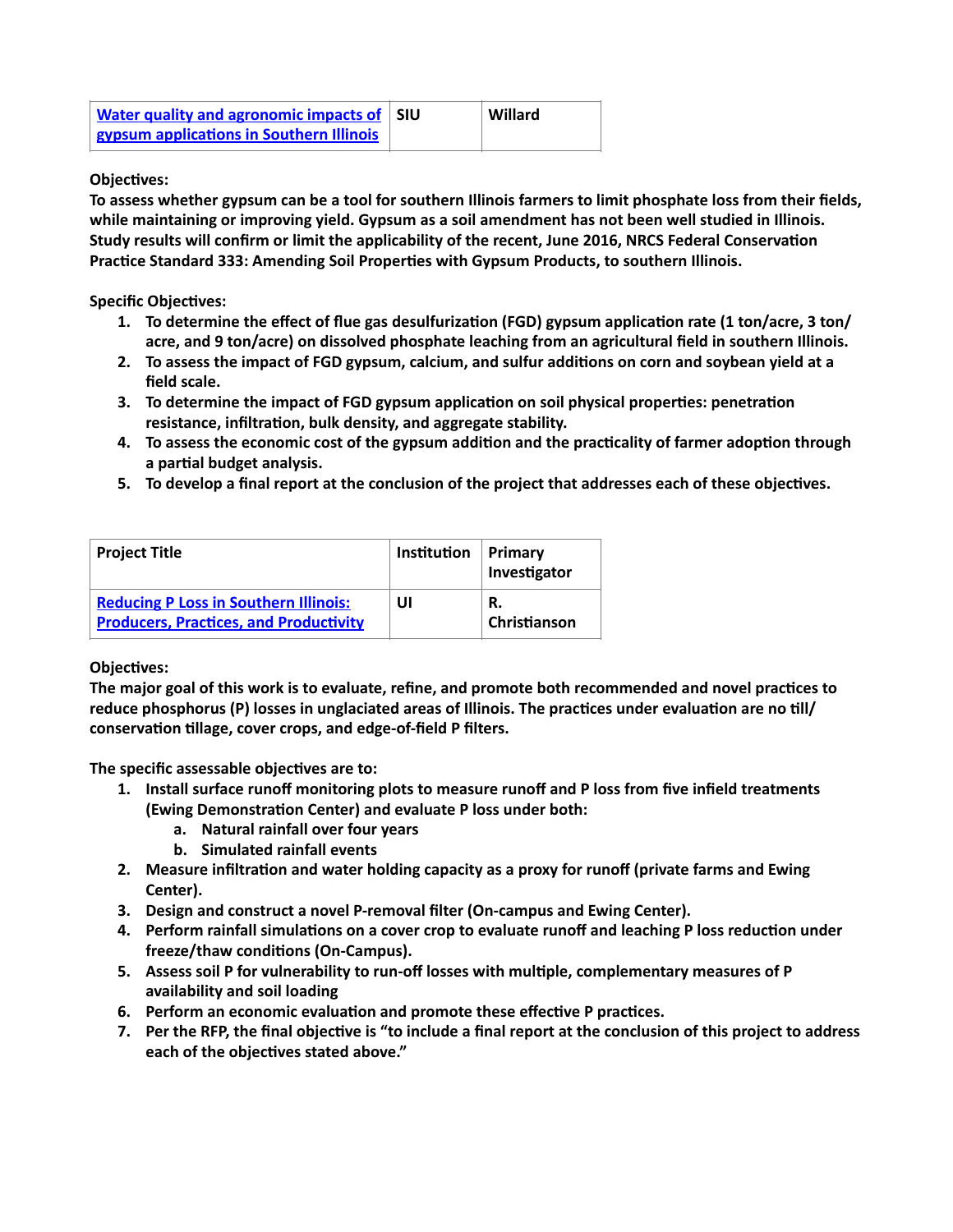| <b>Project Title</b>                                                                                     | Institution | Primary<br>Investigator |
|----------------------------------------------------------------------------------------------------------|-------------|-------------------------|
| <b>Evaluating slow-release P fertilizers to</b><br>increase crop production and<br>environmental quality | UI          | <b>Margenot</b>         |

**The goal of this work is to evaluate a specific type of slow-release phosphorus (P) fertilizer, struvite, for the specific soil, crop, and management conditions of Illinois production agriculture, in order to identify conditions in which such fertilizers can increase P crop uptake and minimize P losses.**

**The specific assessable objectives are to:**

- **1. Determine optimum formulations of slow-release P for testing agronomic and environmental potential under field conditions (greenhouse study #1);**
- **2. Compare the agronomic efficiency and off-farm loss risk of slow-release P with soluble P fertilizers across representative management practices (tillage, fertilizer placement) (field trial);**
- **3. Identify potential soil × crop interactions using major soil types of Illinois for corn and soybean (greenhouse study #2);**
- **4. Perform an economic evaluation of conventional and struvite-based slow-release P fertilizers**
- **5. Conduct a literature review on the actual and potential roles of P fertilizer formulation, timing, and placement to help meet agronomic and environmental P management goals;**
- **6. Synthesize results in a final report to address each of the aforementioned objectives, with an emphasis on context-specific management recommendations.**

| <b>Project Title</b>                                                                                                      | Institution | Primary<br>Investigator |
|---------------------------------------------------------------------------------------------------------------------------|-------------|-------------------------|
| <b>On-Farm Evaluation and Demonstration</b><br>of Reduced Off-Farm Nutrient Transport<br>through Drainage Water Recycling | UI          | Cooke                   |

### **Objectives:**

**The main goal is to evaluate and demonstrate drainage water recycling as an effective management practice that optimizes crop yield at reduced fertilizer application, enhances nutrient use efficiency by crops, and reduces nutrient (N and P) export to riverine water. The specific objectives are to:**

- **1. Evaluate and identify the BMPs for crop recovery and reuse of nutrients in recycled drainage water, which promote farm income and foster broad adoption of such practices.**
- **2. Assess contributions of drainage water management to nutrient (N and P) use efficiency**
- **3. Evaluate crop response to reduced fertilizer use under sub-irrigation with drainage water**
- **4. Study changes in the physical, biological and chemical properties of soil under intermittent drainage and sub-irrigation.**
- **5. To include a final report at the conclusion of this project to address each of the objectives stated above.**

| <b>Project Title</b> | Institution Primary |              |
|----------------------|---------------------|--------------|
|                      |                     | Investigator |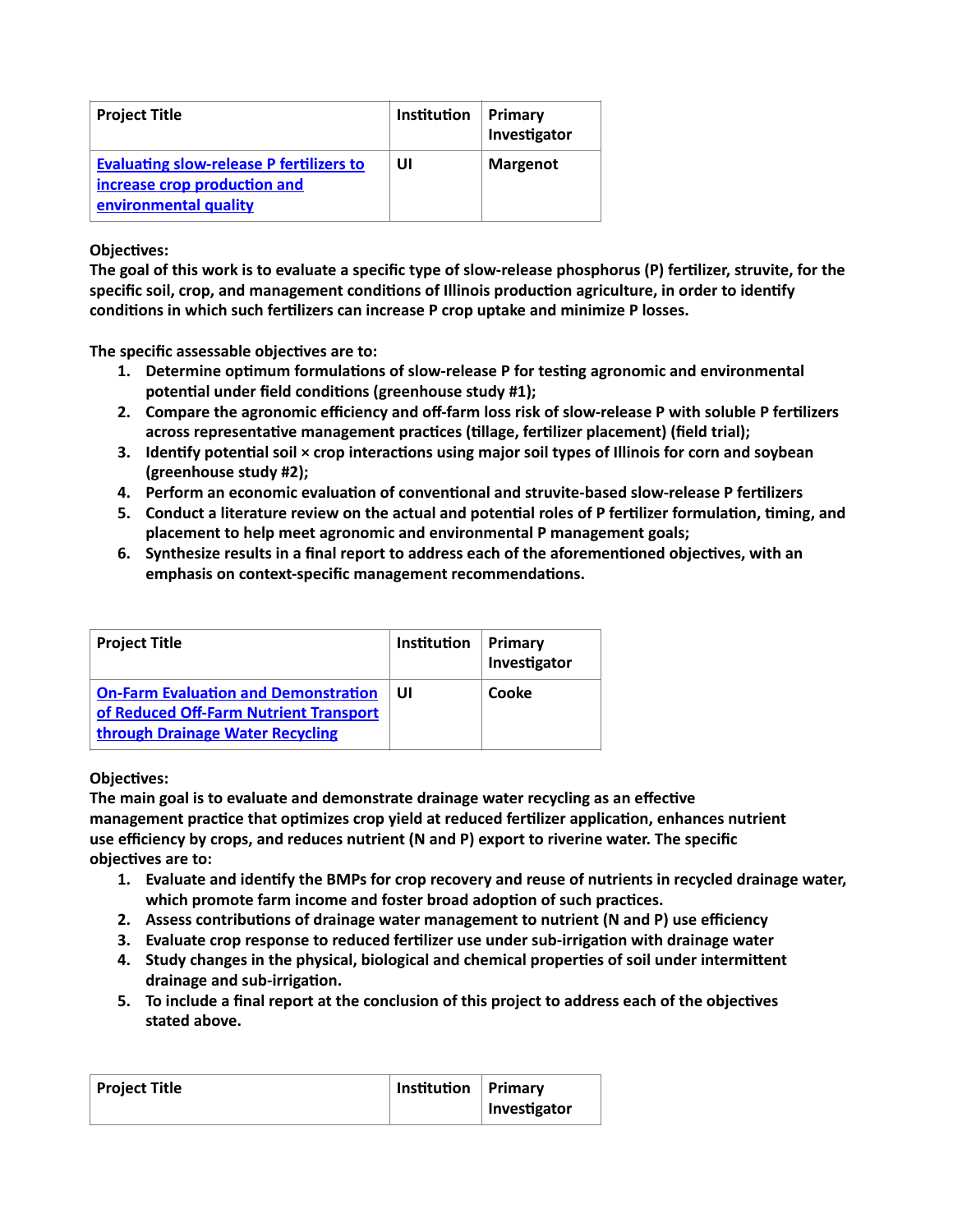| <b>Water and Sediment Control Basins</b> | <b>SIU</b> | Schoonover |
|------------------------------------------|------------|------------|
| (WASCoBs) influence on Crop Yields and   |            |            |
| <b>Water Quality</b>                     |            |            |

- **1. The objective of this research is to evaluate the influence of cereal rye cover crop in a corn-soybean rotation on nutrient losses, water quality (i.e., sediment, nitrogen and ammonium, and total phosphorus and dissolved reactive phosphorus), soil health (physical, chemical and biological soil properties), and crop yields in fields with or without WASCoBs. The treatments compared will be: 1) fields that are drained by WASCoBs 2) fields with WASCoBs plus cover crops, 3) fields containing an ephemeral gully without WASCoBs but containing cover crops, and 4) fields containing an ephemeral gully without WASCoBs or cover crops. The performance of WASCoBs over time for agronomic efficiencies will also be compared among these treatments.**
- **2. Evaluate the performance of WASCoBs combine with or without cover crops over time for hydrologic modification, soil retention, and impacts on crop yields.**
- **3. Disseminate results to farmers and stakeholders and include a final report at the conclusion of this project to address each of the objectives stated above. We will also publish in peer-reviewed literature, grower-oriented newspapers and/or magazines, and relay findings at meetings, conferences, and field days.**

| <b>Project Title</b>                                                                                           | <b>Institution</b> | Primary<br>Investigator |
|----------------------------------------------------------------------------------------------------------------|--------------------|-------------------------|
| <b>Designer Biochar to Capture and Recycle</b><br><b>Phosphorous from Tile Drainage</b><br><b>Systems</b><br>. | -UI                | <b>Zheng</b>            |

### **Objectives:**

**This proposal aims to generate designer biochars to effectively capture phosphorus from subsurface tile drainage, recycle phosphorus-captured biochars as a slow-released fertilizer, and keep phosphorus in the closed agricultural loop. The overall goal of the project is to develop an innovative practice to minimize phosphorus loading from subsurface tile drainage to nearby watersheds, improve crop yields by enhancing nutrient use efficiency, and thereby increase Illinois agricultural sustainability. To achieve this goal, the following specific objectives will be addressed:**

- **Create designer biochars by pyrolysis of biomass pre-treated with lime sludge.**
- **Conduct a laboratory experiment to evaluate the sorption capacity of designer biochars for phosphorus,**
- **characterize their properties, and thereby optimize biochar production conditions.**
- **Construct refillable biochar-sorption-channels and use designer biochars to capture phosphorus from**
- **subsurface tile drainage by conducting a field study.**
- **Recycle phosphorus-captured biochars from the channels and apply them as a slow release fertilizer to**
- **improve soil quality and crop yields through conducting a greenhouse trial.**
- **To include a final report at the conclusion of this project to address each of the objectives stated above.**

| Project Title | Institution   Primary |              |
|---------------|-----------------------|--------------|
|               |                       | Investigator |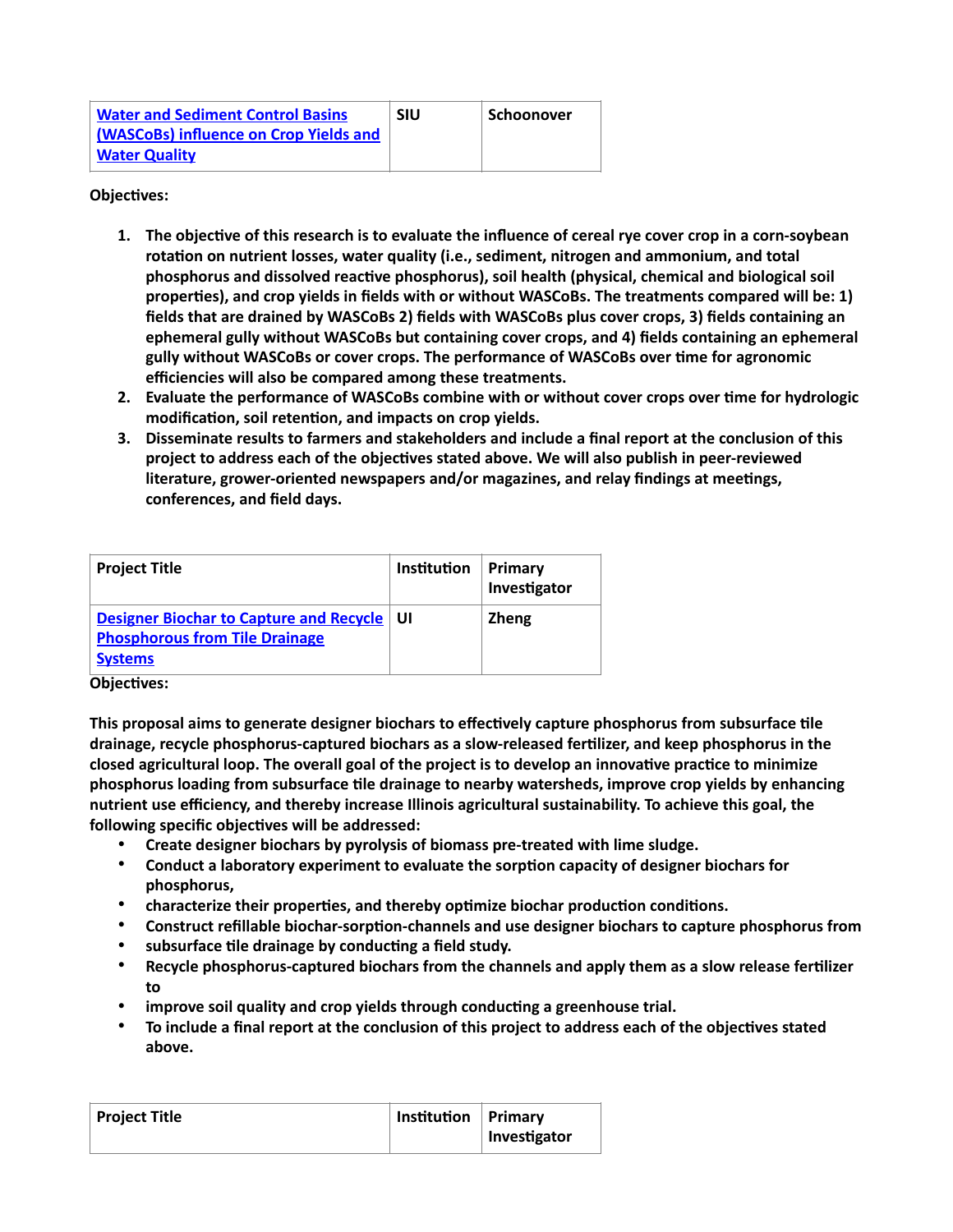| <b>Reducing Nutrient Loads in WASCOBs in</b> | Gentry |
|----------------------------------------------|--------|
| <b>Southern Illinois</b>                     |        |

**The overall goal of this project is to quantify flow, nutrient, and sediment flux transported by Water and Sediment Control Basins (WASCOBs) in southern Illinois and evaluate practices that further reduce sediment and nutrient loss (especially phosphorus).**

**The objectives are:**

- **1. To investigate baseline nutrient and sediment loads transported by WASCOBs on individual working farms in southern Illinois.**
- **2. To use pairs of fields with WASCOBs for on-farm evaluations of practices that can further reduce nutrient and sediment loss. Possible practices to evaluate are:**
- **a. tillage vs. no tillage**
- **b. broadcast fertilizer P vs. incorporated fertilizer P**
- **c. manure vs. no manure**
- **d. cover crop vs. no cover crop**

| <b>Project Title</b>                                                                                                                       | Institution | Primary<br>Investigator |
|--------------------------------------------------------------------------------------------------------------------------------------------|-------------|-------------------------|
| <b>Minimizing phosphorus and nitrogen</b><br>loss from agricultural systems with<br>cover crops and tillage in Southern<br><b>Illinois</b> | <b>SIU</b>  | Williard                |

#### **Objectives:**

**Our goal is to gain critical knowledge about how long-term cover cropping, tillage practices, and topography contribute to N and P dynamics. Cover crops in no-tillage systems might result in stratification of P and N in the topsoil resulting in the higher availability to the cash crop or might result in increased losses via runoff. This research blends replicated field-scale experiments with paired watershed-scale research that can answer the question of P stratification and build up in corn-soybean rotations with cover crops and two tillage systems or three topographic positions.**

### **Field Plot Study**

**1. Determine the interaction of cover crops and tillage on uptake/removal of P from soil and cash crop yields. Plant biomass samples at physiological maturity will be collected for calculating P uptake and a plot combine will be used for estimating corn-soybean yield response to cover crops and tillage.** 

**2. Evaluate the potential of P stratification in cover crop and tillage study. Archived (2015 to 2018) and future (2019-2022) soil samples will be used for determining the P stratification potential of cover crops using Hedley's Fractionation Procedure for soil P (Zhang and Kovar, 2009).** 

**3. Evaluate Phosphorus-P and Nitrate-N leaching and N emissions with and without legume/non-legume cover crops and tillage (no-tillage and conventional tillage). This project will evaluate the effects of using cover crops and two tillage systems on P and N loads of soil water and nitrous oxide emissions in the field under corn/soybean rotation. Cover crop rotation followed will be Corn-Cereal Rye-Soybean-Hairy vetch/ Oats\*Tillage Radish.** 

### **Watershed Scale Study**

**4. Determine the interaction of cover crops and topography on uptake/removal of P from soil and cash crop yields. Plant biomass samples at physiological maturity will be collected for calculating P uptake and a plot combine will be used for estimating corn-soybean yield response to cover crops, and topography.**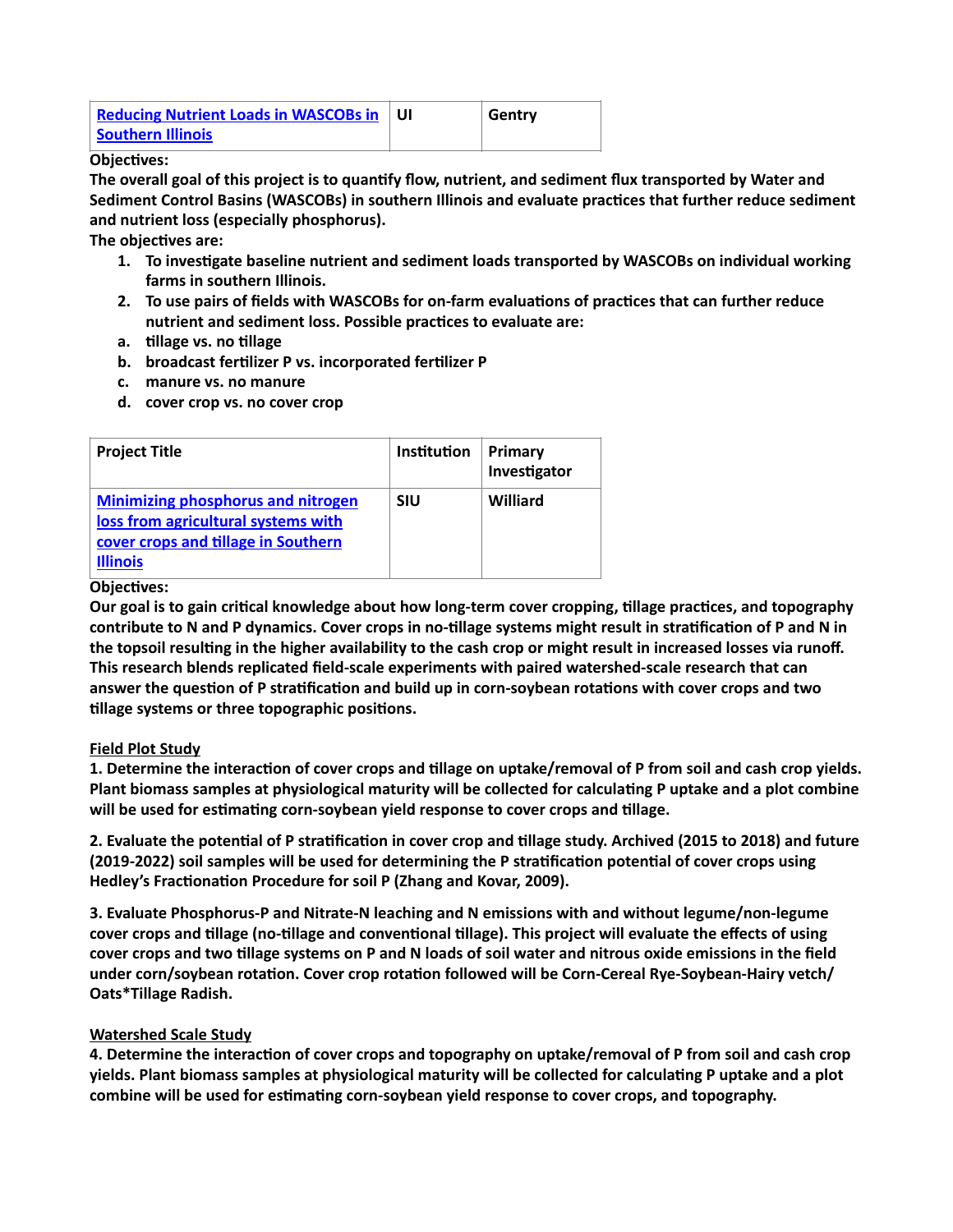**5. Evaluate the influence of cover crops (hairy vetch and cereal rye) on P and N dynamics in soil and water at different topographic positions. This project will help in understanding mechanism of cover crops in reducing phosphate-P and nitrate-N concentrations at the watershed scale in typical southern Illinois fields (slope variation from 0-20%). This research will serve as a gap between field scale studies and watershed scale studies.** 

# **Paired Watershed Scale Study**

**6. Evaluate the sediment, phosphate, nitrate, ammonia, total N and dissolved organic carbon load losses from the paired watershed experiment. The nutrient loss loads will be reported utilizing the data collected from ISCO samplers for estimating the reduction in sediments, phosphate-P, nitrate-N, and ammonium-N caused by introducing cover crops at the watershed scale (Results of nutrient loss concentration in stream water for two years of cover crop treatment period are published in Singh, et al. (2018).** 

**7. Evaluate the influence of cover crops in improving soil water holding capacity. Soil moisture sensor data will be used for determining soil water holding capacity. This will help in understanding soil moisture availability to the cash crop after cover crop termination.** 

**8. Include a final report at the conclusion of this project to address each of the objectives stated above. We will also publish in peer-reviewed literature, grower-oriented newspapers and/or magazines, and relay findings at meetings, conferences, and field days.** 

| <b>Project Title</b>                                                                                           | Institution | Primary<br>Investigator |
|----------------------------------------------------------------------------------------------------------------|-------------|-------------------------|
| <b>Watershed-scale response of</b><br>agricultural systems to drainage water<br>management in Central Illinois | UI          | <b>Bhattarai</b>        |

### **Objectives:**

**The overall goal of this project is to observe and communicate new information about the watershed-scale effects of drainage water management (DWM) on water and nitrogen (N) losses, and crop production in Central Illinois. This experiment is the first of its kind to answer the question: how does DWM affect water and N balances and crop production on a watershed scale? What are the long-term environmental and economic benefits of DWM? This project has the following specific objectives:** 

- **1. Monitor the watershed-scale effects of DWM on nutrient reductions, water and N balances, and crop production through a paired watershed experiment.**
- **2. Estimate the long-term environmental and agricultural benefits of DWM through a watershed-scale modeling.**
- **3. Communicate results to agricultural community stakeholders through field days and extension events.**
- **4. To include a final report at the conclusion of this project to address each of the objectives stated above.**

| <b>Project Title</b>                                     | Institution | Primary<br>Investigator |
|----------------------------------------------------------|-------------|-------------------------|
| <b>Insect Management in Cover Crop</b><br><b>Systems</b> | UI          | <b>Seiter</b>           |

**Objectives:**

**1. Assess the impact of cover crop presence on pest and beneficial insect populations at established (3 years of cover crops) field experiments and on commercial fields in Illinois**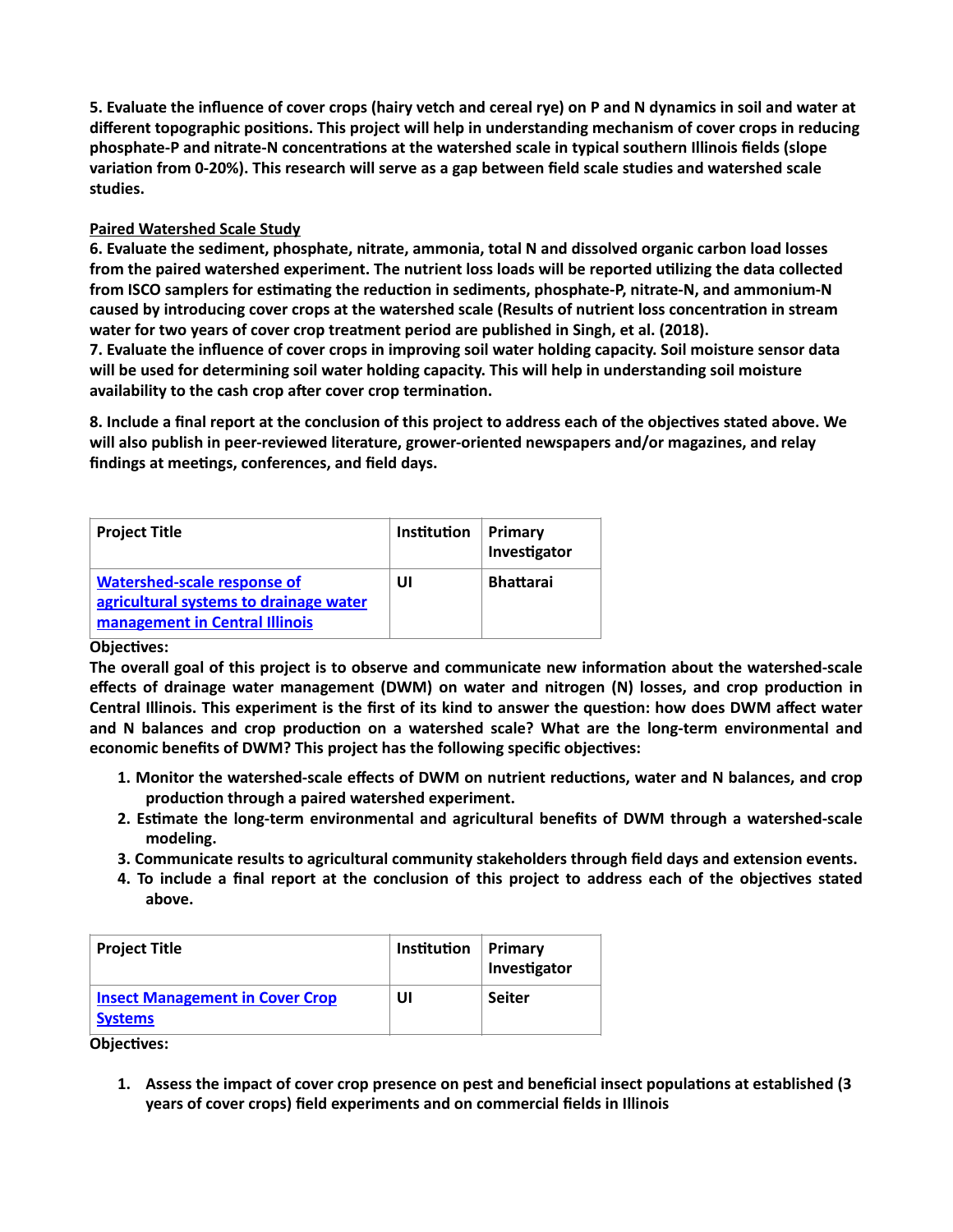- **2. Determine the effect of cover crop termination timing on pest and beneficial insects in corn at established field sites**
- **3. Determine the effect of cover crop termination timing on pest and beneficial insects in soybean as part of a regional (8 additional locations in 6 additional states) experiment with a common protocol**
- **4. Include a final report at the conclusion of this project to address each of the objectives stated above**

| <b>Project Title</b>                                                                                                    | Institution | Primary<br>Investigator |
|-------------------------------------------------------------------------------------------------------------------------|-------------|-------------------------|
| <b>Modelling and Designing Saturated</b><br><b>Buffers for Nitrogen and Phosphorus</b><br><b>Mitigation in Illinois</b> | <b>SIU</b>  | <b>Schoonover</b>       |

- **1. Design, install, and monitor a saturated buffer implementing a new pitchfork design equipped with backflow check valves to test the impact on water quality (nitrogen and phosphorus) and quantity reaching the tile outlet and compare results to a standard buffer in the same field.**
- **2. Assess the potential denitrification rates and the changes in deep soil carbon and nitrogen pools in the area surrounding the saturated buffers.**
- **3. Develop design criteria to guide the installation of saturated buffers in tile-drained fields of Illinois.**
- **4. Include a final report at the conclusion of this project addressing the objectives above. The overarching goal of this research is to provide farmers and land managers with data pertaining to the design of saturated buffers that would mitigate nitrogen and phosphorus in tile-drained systems.**

| <b>Project Title</b>                                                                                                              | Institution | Primary<br>Investigator |
|-----------------------------------------------------------------------------------------------------------------------------------|-------------|-------------------------|
| <b>Precision Nitrogen Management of Corn</b><br>for Improving Farm Profitability and<br><b>Water Quality in Southern Illinois</b> | <b>SIU</b>  | Sadeghpour              |

**Objectives:**

- **1. The main objective of this proposal is to evaluate the precision and accuracy of existing commercially and publicly available nitrogen recommendation systems, while continually improving University of Illinois's recommendations. Systems that will be evaluated in this proposal include:** 
	- **a. University of Illinois N guidelines**
	- **b. Pre-plant application versus split application of N**
	- **c. GreenSeeker sensor (Trimble)**
	- **d. OptRX sensor (AgLeader)**
	- **e. CropSpec sensor (Topcon)**
	- **f. AdaptN (Yara)**
	- **g. Encirca (Pioneer)**
	- **h. FieldView (Climate/Monsanto)**
- **2. Develop better nitrogen rate and timing guidance for Illinois corn producers**
- **3. Develop Illinois-specific GreenSeeker algorithm for variable rate or flat rate nitrogen applications in grain corn**
- **4. Develop more advanced nitrogen recommendation system that integrates multiple data streams including, but not limited to, crop sensor readings, EM or EC soil maps, yield maps, climate data, remote sensed data (manned and unmanned systems).**
- **5. If appropriate, modify University of Illinois nitrogen guidance for corn following cover crops.**